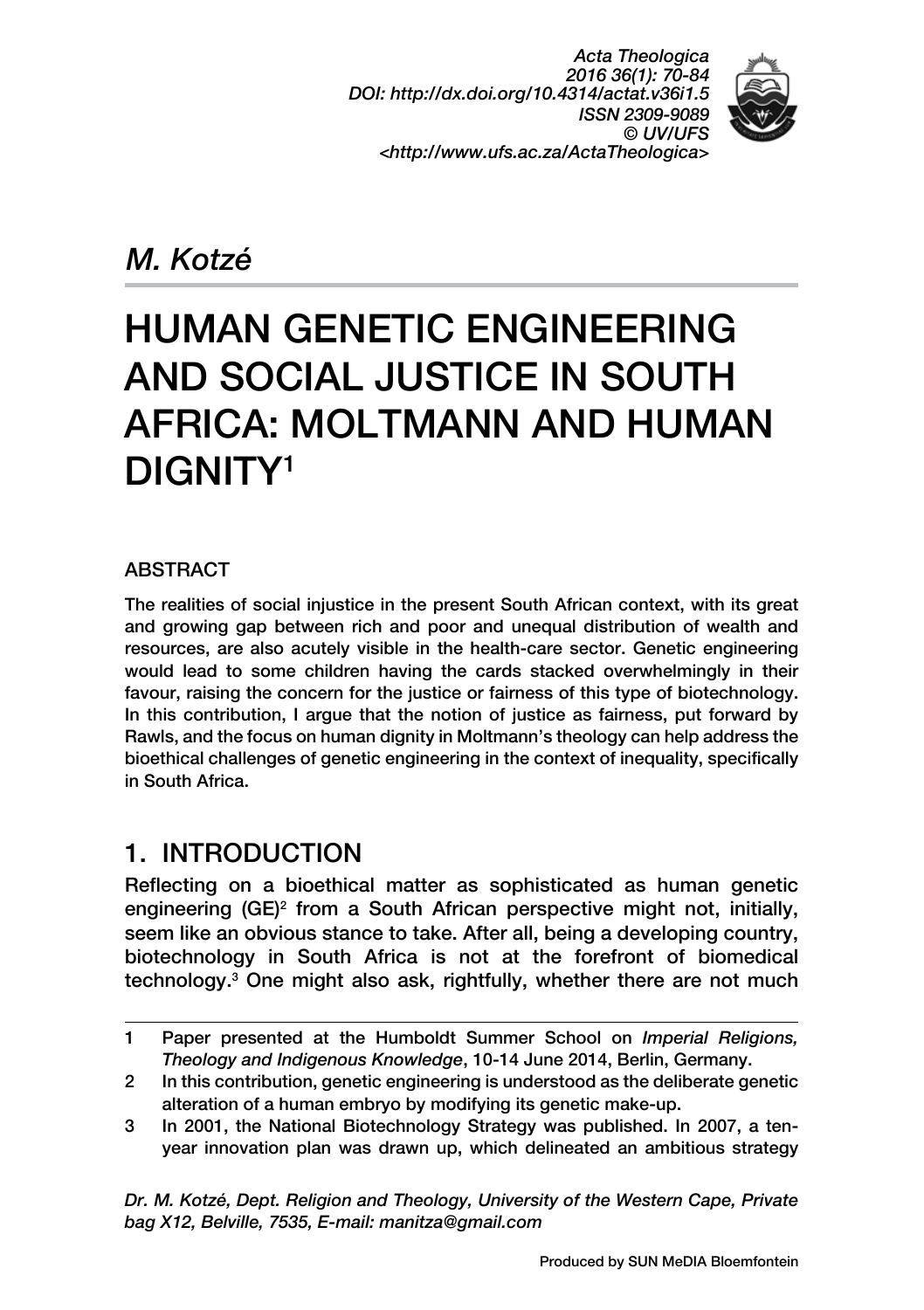more pressing ethical matters to consider in a country wrought with social inequality. In this regard, Ryan (2012:974-975) indicates that, in many regions, access to basic health care, clean water, satisfactory nourishment, maternal and child care, as well as the treatment and prevention of HIV/AIDS are far more serious crises than the availability of genetic treatments.

There are a few reasons, however, why I view this as an extremely relevant and prolific origin for a theological reflection on the aspect of social justice as introduced by the GE of human beings. One reason is the prevalence of so-called genetic tourism, where couples from developed countries travel to countries in the developing world to undergo *in vitro* fertilisation (IVF) treatment as a result of the much lower costs of this treatment and the much higher availability of egg donors because of financial incentives. This, of course, also raises a variety of ethical dilemmas. There are numerous other questions and challenges raised by the utilisation of biotechnology such as genetically engineering human beings, for example, the perspectives of human beings and personhood that are upheld; the impact it could have on gender relations, people with disabilities and children born after genetic intervention; the desirability or not of creating what scholars such as Fukuyama (2002) term "posthuman", and Young (2006) "transhuman"; eugenics, and a number of doctrinal concerns. In this paper, however, I shall only examine the aspect of social justice and offer a theological reflection thereupon.

The realities of social injustice in the present South African context, with its great and growing gap between rich and poor and unequal distribution of wealth and resources, are also acutely visible in the health-care sector. In my opinion, this makes it a productive starting point for entering into the Christian bioethical discourse. Of course, it also has extensive and farreaching implications for the larger discussion on GE and what impact it would have on the current South African context; in other words, between those who would be able to afford GE, and those who would not have access, were this type of biotechnology to become commercially available.

to turn South Africa into one of the top ten nations in the world in terms of the pharmaceutical, nutraceutical, flavour, fragrance and biopesticide industries by 2018. [Online.] Retrieved from: http://www.aatf-africa.org/userfiles/AfricaBio\_ Engels.pdf [2016, 18 March]. This, however, has not happened. While genetic engineering does take place at present in South Africa, modifying the genetic make-up of human embryos is prohibited. [Online.] Retrieved from: http://www. geneticsandsociety.org/article.php?id=304 [2016, 18 March].

71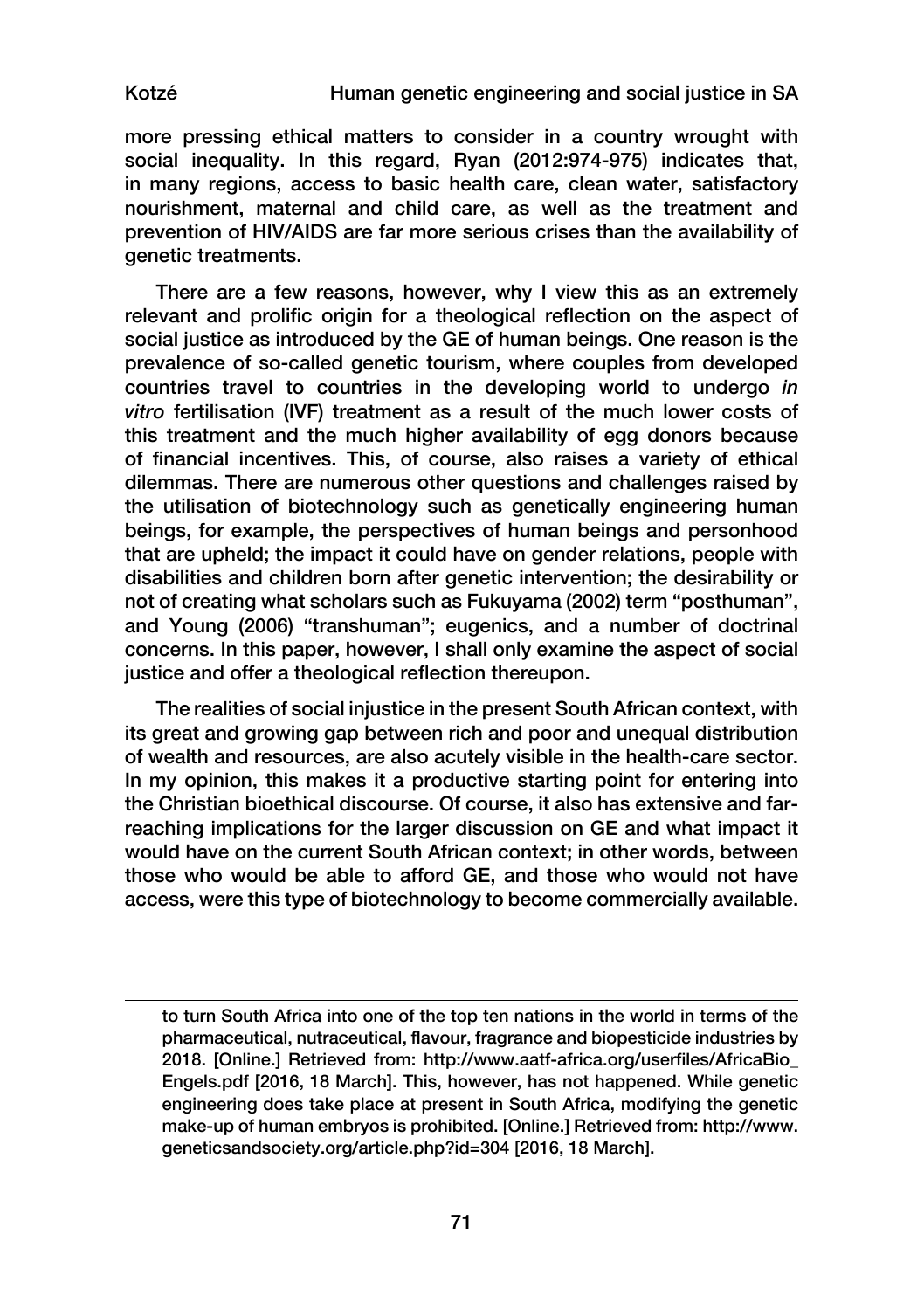Ryan (2012:977) indicates that high-demand genetic therapies such as GE

are likely to be both very costly and (as in vitro fertilization and other reproductive technologies) available only to those who are willing and able to pay for them.

Gavaghan (2007:172) also sums up the issue at hand; the fear is that unequal access to this kind of technology could cause or exacerbate preexisting divisions. In the next section, I shall examine the possibility and ways in which biotechnology such as GE could conceivably be utilised to divide the human race.

# 2. THE POSSIBILITY OF HUMAN GENETIC ENGINEERING DIVIDING THE HUMAN RACE

The first argument levelled against the use of GE is that, if the wealthy were to use GE to prevent certain diseases in their children, the possibility exists that empathy and concern for these diseases could disappear and that they could later become "low-class" diseases. Furthermore, if illness is thought of as something avoidable, social provision and care for the sick might also be reduced (Gavaghan 2007:172-175). Fukuyama (2002:16) further notes:

If wealthy parents suddenly have open to them the opportunity to increase the intelligence of their children as well as that of all their subsequent descendants, then we have the markings not just of a moral dilemma but of a full-scale class war.

This possibility, of course, also raises significant questions for theological ethics.

It should, however, also be borne in mind that the wealthy already have more access to expensive medical procedures and better health care and that those who can afford to go to private clinics and hospitals are already in a much better position than those who are forced to wait in line in state clinics and government-sponsored hospitals. Obviously, this also raises questions of social justice, but it serves to indicate that it would be improper and incorrect to accord these problems only to the use of GE in the future.

It is also true that genetic make-up is inherently unfair, even when only viewed in natural processes. Two world-renowned athletes (naturally, without making use of GE) having a baby together are very likely to pass on genes that would equip their future child for athletics and sport in ways that surpass that of the child of a couple where only one of the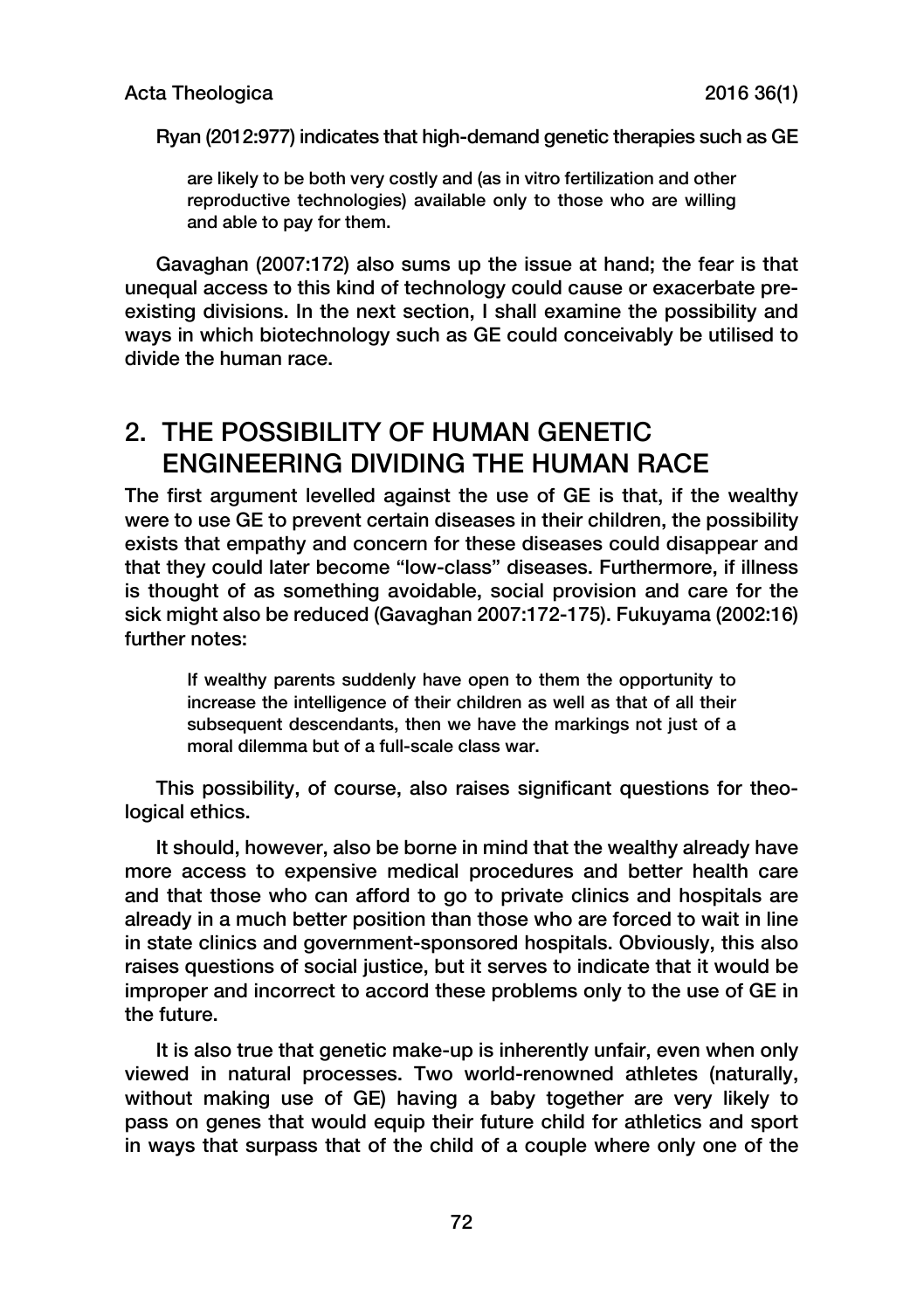parents are slightly athletic. Can we term this unfair? Perhaps. Can we do something about it? Unlikely. Genetic make-up, in every instance, is a lottery. In addition, there is no guarantee that even parents, using every type of technology available to have a particular type of child, will get that particular child. Even if they do, it would still be incumbent on that child to develop and practise the traits that s/he was given.

Sandel (2007:12) also reacts to the argument of unfairness used in cases of, for example, genetically improved athletes:

It has always been the case that some athletes are better endowed, genetically, than others. And yet we do not consider the natural inequalities of genetic endowments to undermine the fairness of competitive sport.

Sandel (2007:3) further refers to critique against choosing the attributes of children and asks why some component of unpredictability or randomness seems to make a moral difference. He also indicates that, while the often-levelled criticism that it violates the child's autonomy to be able to choose his/her life plan for him-/herself, wrongly implies that children born naturally are free to choose their own aptitudes and traits (Sandel 2007:6-7). The ethical question to be asked is, therefore, rather one of the autonomy of future children born after intervention by GE, whether it is ethically permissible to decide the characteristics of children before they are born, as opposed to letting it randomly be up to the genetic lottery.

What is true, however, is that GE would lead to some having the cards stacked in their favour, or as Gavaghan (2007:179) quite eloquently puts it, some children could be born "not only with 'silver spoons' in their mouths, but with 'golden genes' in their chromosomes". He summarises the issue at hand:

What would be unfair about a genetic supermarket is not that some people would emerge from it with unearned advantages – that, of course, happens anyway – but rather that some people had the odds stacked overwhelmingly in their favour from the beginning (Gavaghan 2007:182).

It is undeniable that those who are able to afford it and have better access to health care and other facilities are already in a superior position to those who do not, and the aspect of a divided human race is no longer something that science fiction warns us of, but reality. Daniels (2001:323) does not view this to be particularly problematic:

73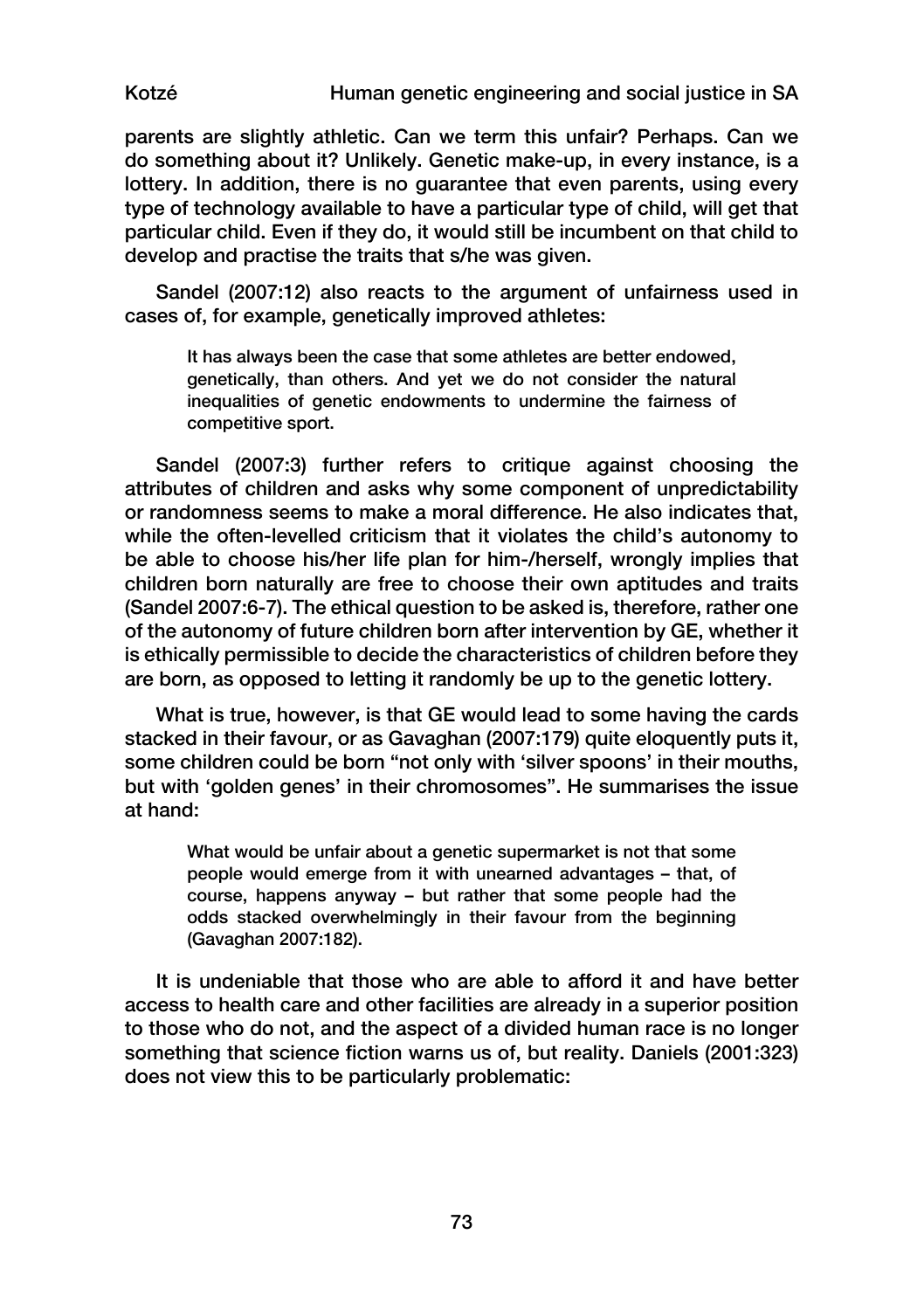The rich can buy special security systems for their homes. They can buy safer cars. They can buy private schooling for their children. Why not allow them to buy supplementary health care for their families?.

Verhey (2002) also adds that genetic options may one day be socially enforced. It should also be noted that a truly pro-choice position recognises the decision to not use pre-implantation diagnoses as a valid choice and is not a promoter of this technology (Gavaghan 2007:2-3). Often, those who argue the freedom of choice $\rm ^4$  in favour of biotechnologies such as GE becoming commercially available, are of the opinion that this would imply that everyone should make use of it. Gavaghan reminds one that when one makes a case for the freedom of choice, opting not to make use of available biotechnology is also a legitimate and valid choice that should be respected.

However, as Callahan (1987:228) postulates, specified choices usually make options mandatory, whether by law, economic force or simply by social custom. In the same way that keeping someone in a coma on life support where the likelihood of recovery is slim was, at some point in time, available only in extreme cases and have now become the norm, GE could walk the same road. For this reason, Gavaghan (2007:5) indicates that a genuine concern for justice or fairness

cannot be addressed by restricting access to GCTs, [germinal choice technologies] which are at worst just one manifestation of unfairness.

It is then quite clear that, when examining social justice and GE from a theological-ethical perspective, it should be borne in mind that what we are, in fact, examining is the exacerbating of existing social divides, segregation and inequalities. The divided human race, as conceived in science fiction, finds just one manifestation in disparities and discrimination in the utilisation of biotechnology.

In addition, biotechnology such as GE can also be viewed as power. Deane-Drummond (1997:82) refers to the power wielded by biotechnology in agricultural practice as "becoming a means of oppressing Third World economies and [it] seems to drive a wedge between rich and poor nations". The same can also said to be true of biotechnology where human beings are concerned. As a result, the long-term social consequences have to be considered, also confirming that the issue under discussion is much wider and more extensive than science fiction would have us believe.

The realisation that inequalities and a lack of social justice through the utilisation of GE is simply one symptom of a larger social concern also

<sup>4</sup> Cf. also Peters 1998:15-20.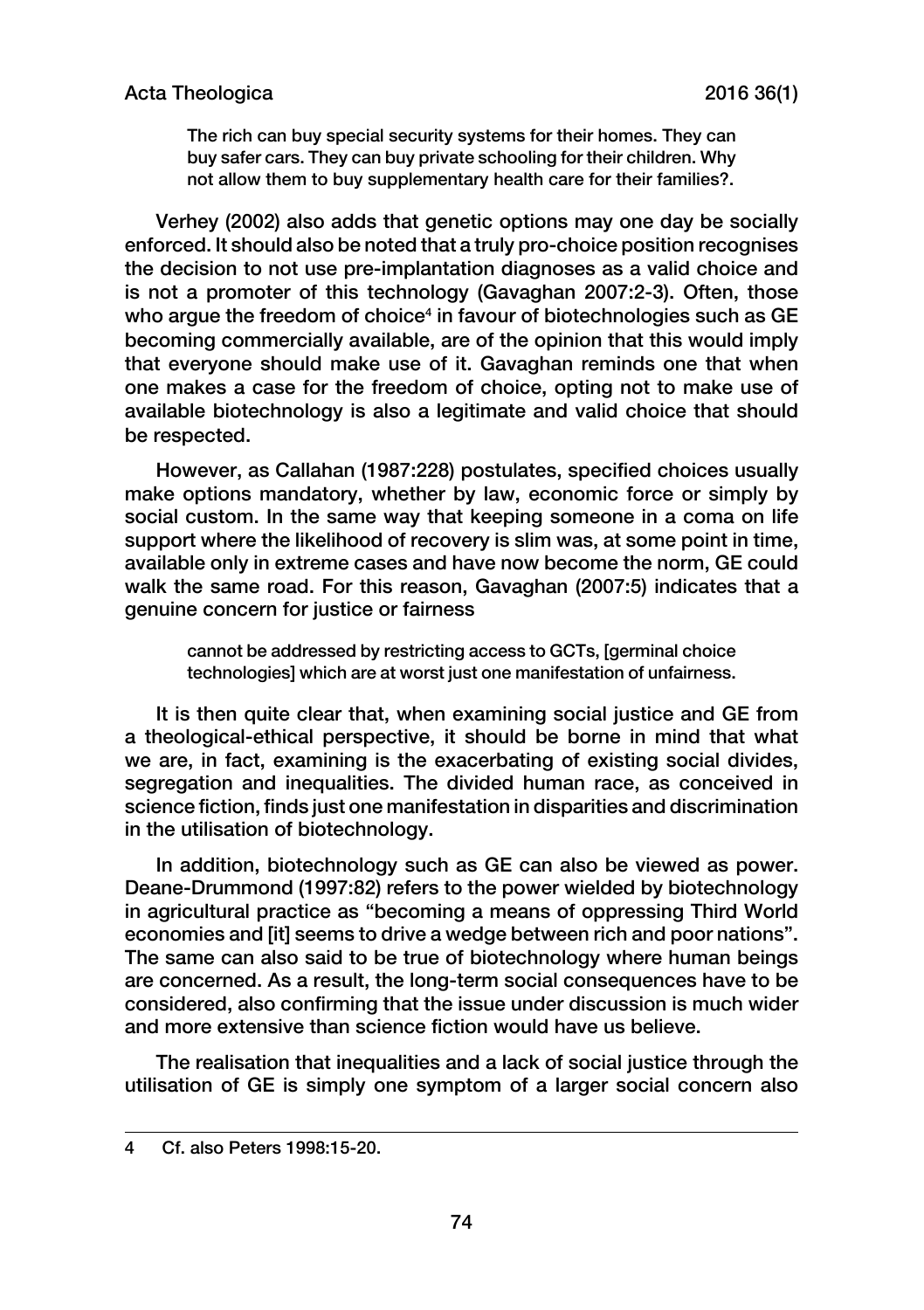serves to include the contribution of Christian theology to this debate. If one would simply argue that the disparities that would be exacerbated through GE exist in any instance and are also, at present, part of our societies and that it, therefore, does not raise a new matter of concern, the discourse is closed. Christian theology, however, does not only address the possible matters of social injustice that could arise in the future, but also speaks out against injustice in the here and now.

# 3. HUMAN GENETIC ENGINEERING AND SOCIAL **JUSTICE**

Although there are numerous theories of justice and of social justice, I have chosen to engage with the theory devised by Rawls, given that this theory is thoroughly social from its very inception to its implementation. "Justice" is a very loaded term that can mean different things to different people. One of the most significant works in the entire field of social and political philosophy in the English-speaking world after WW II is Rawls' *A theory of justice* (1971). Rawls' theory is presented as a modern alternative to utilitarianism and he hopes that it is congruent to "the belief that justice must be associated with fairness and the moral equality of persons" (Shaw 2005:95). Justice is not simply a matter of social service, but it is thoroughly social. Society, in Rawls' view, is a cooperative undertaking among its members.

Rawls' hypothetical-contract approach and the principles of justice that he develops from this approach are particularly important. He asks: What would we choose as the fundamental principles to govern society if, hypothetically, we were to meet in the "original position"? Rawls suspects that it would be the principles of justice. In the first instance, a guarantee of certain individual liberties, and in the second instance, social and economic inequalities are only justified if they benefit the least advantaged members of society.

If people were in this "original position", what principles would they choose? What would the basis be for deciding on principles? Rawls believes that we would select principles that we find just. People disagree on what is just and unjust and, accordingly, would make decisions based on their own preconceived ideas on what justice is. Rawls suggests that people in the "original position" should be viewed as choosing on the basis of self-interest. Choosing on the basis of mutual self-interest, the principles of justice will most likely be chosen, because people agreed to them under conditions of equality and free choice. There is no agreement if people are choosing principles based on self-interest, given the reality that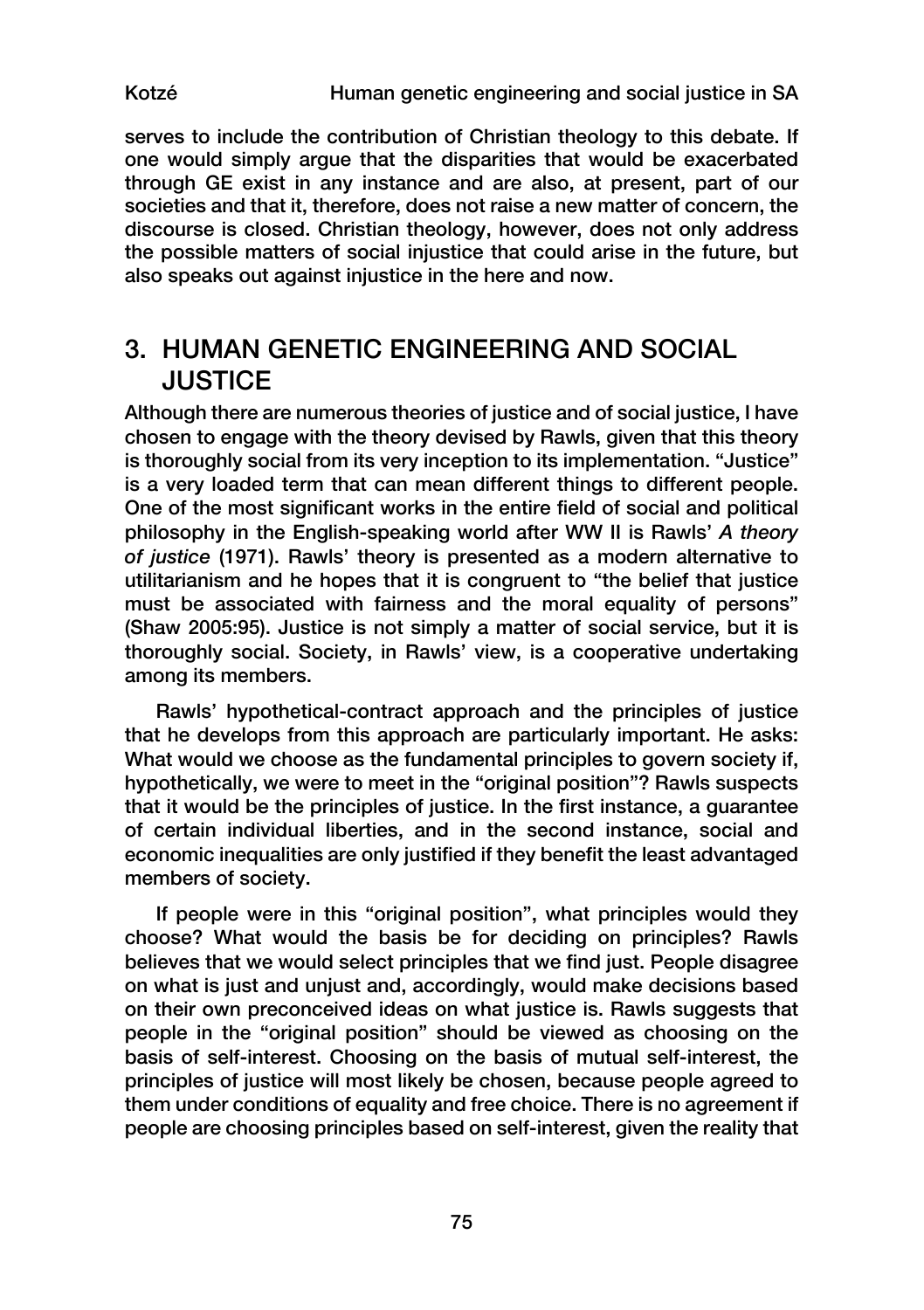some rules would benefit some people and not others. Regardless of who they are, Rawls indicates that people want more "primary social goods" (income, but also rights, liberties, opportunities, status, self-respect, and so on). He, therefore, suspects that people in the "original position" will choose the principles that should govern society conservatively, because they are determining their own fate and that of their children. They will not choose a utilitarian standard, because the happiness of some might be sacrificed to maximise the total happiness of society. They will follow the *maximum rule* in making decisions, in order to *maxi*mise the *min*imum they could receive.

Ultimately, people in the "original position" will approve two principles, after which they will design their basic social and political institutions in more detail, when they have more information. These principles are, first, that each person is to have an equal right to the most extensive total system of equal basic liberties compatible with a similar system of liberty for all and, secondly, that social and economic inequalities are to satisfy two conditions, namely they are to be attached to positions and offices open to all under conditions of fair equality of opportunity and they are to be to the greatest expected benefit of the least advantaged members of society (Rawls 1985:227).

The first principle takes priority over the second. At the very centre of Rawls' theory is what he calls the *difference principle*. This states that inequalities are only justified when they work to the advantage of those members of society who are least well off. If people lack incentive to undertake some of the more difficult work in society, one could allow for certain inequalities that work to everyone's benefit, for example paying people more for more productive work. This would benefit the entire society, also those who earn less (Rawls 1971).

Utilitarianism, in Rawls' view, treats the pain and pleasure experienced by people as interchangeable. It can also lead to the unfair distribution of burdens and benefits in maximising the total well-being of a society. In response to Nozick's entitlement theory (libertarianism), he also states that the primary subject of justice should be the basic structure and arranging it into one scheme with the fundamental social institutions.

The subject of justice should be the basic structure of society, because this shapes the wants, desires, hopes, and ambitions of individuals. Rawls indicates that there will always be natural differences between people, but the weight given to these distinctions is not natural. One's characteristics are simply a genetic lottery. One can, therefore, not claim credit for one's attributes, not even for one's virtues. Consequently, one cannot claim credit on the economic rewards of one's characteristics (Shaw 2005:100-105).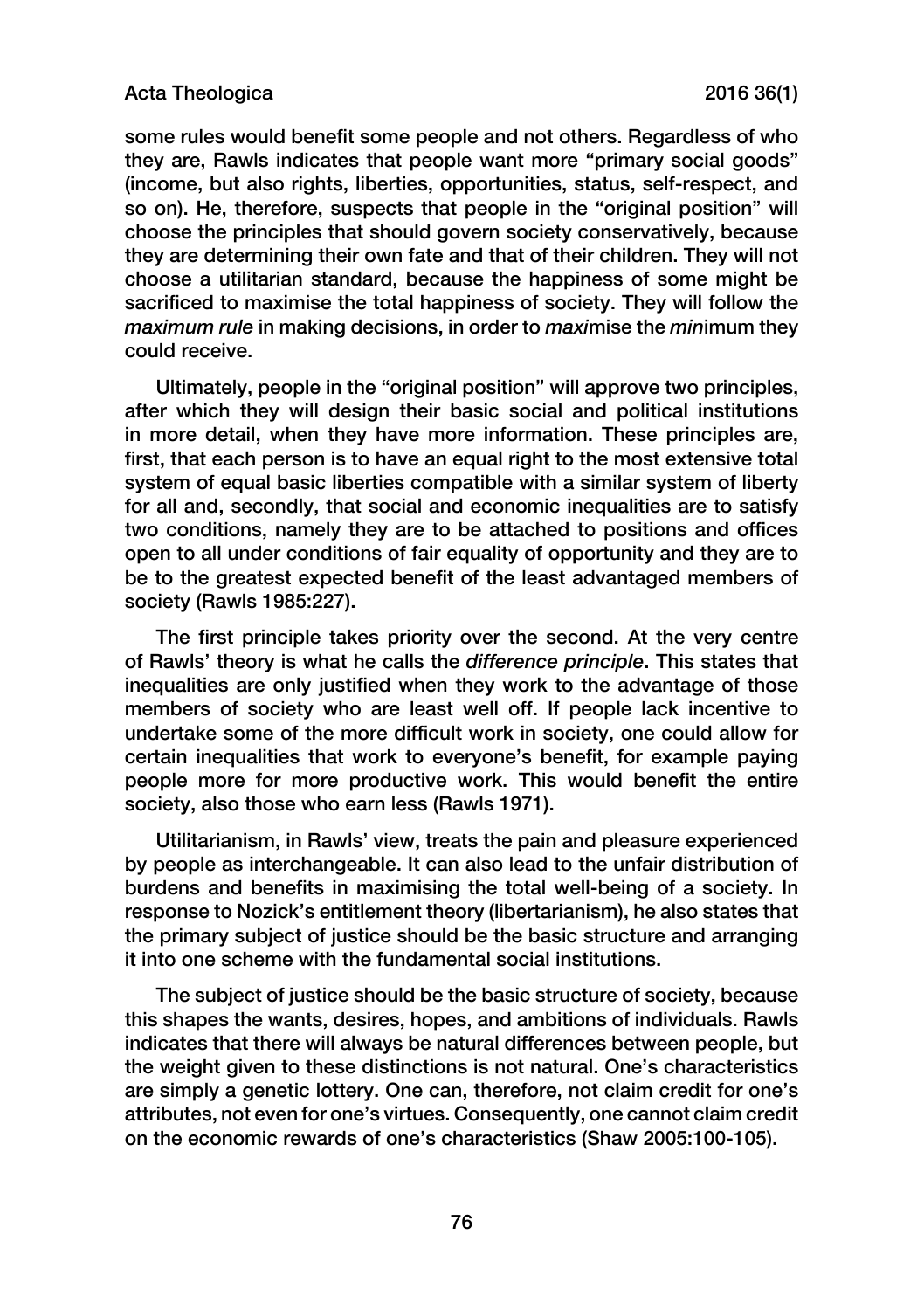Rawls (1985:223) himself calls his theory "justice as fairness". He further indicates that what he set out in *A theory of justice* is a political conception of justice, which is "a moral conception worked out for a specific kind of subject, namely, for political, social, and economic institutions" (Rawls 1985:224). The notion of fairness should, therefore, be built into the most basic structures of society, although Rawls (1985:225) is also quick to point out that this does not mean that a general moral conception should be applied to all structures.

Viewing justice as fairness tries to arbitrate between the opposing traditions of Locke<sup>5</sup> and Rousseau<sup>6</sup> in two ways, namely by stressing the values of freedom and equality and

by specifying a point of view from which these principles can be seen as more appropriate than other familiar principles of justice to the nature of democratic citizens viewed as free and equal persons (Rawls 1985:227).

Rawls then states that the aims of justice as fairness are practical rather than epistemological or metaphysical. It presents itself as a notion that can serve as the basis of an "informed and willing political agreement between citizens" (Rawls 1985:230).

Naturally, this has extensive implications for the discussion of social justice in terms of GE. Blackford (2014:34) refers to Allhof's statement that GE is in itself morally acceptable if and only if it enhances, whether directly or indirectly, Rawlsian primary good, the kinds of things one should rationally want to have, including talents and aptitudes. In terms of justice as fairness, one could say that, from an ethical perspective, the utilisation of GE would need to be implemented according to the principle of fairness in order to be, according to Rawls' theory, just.

The most problematic issue raised in the discourse on social justice, in my opinion, is the number of scholars who seem to find some kind of inequality not only desirable, but ideal. Using GE to enhance the Rawlsian primary goods of our children is considered redundant, if everyone is able to do so. In this line of thinking, Buchanan *et al.* (2000:185) refer to this as an advantageous, but collectively self-defeating intervention. Singer (2009:282-283) and Fukuyama (2002:95) employ the same argument; the latter uses intelligence as an example.

<sup>5</sup> Locke gives "greater weight to what Constant called 'the liberties of the moderns', freedom of thought and conscience, certain basic rights of the person and of property, and the rule of law" (Rawls 1985:227).

<sup>6</sup> Rousseau "gives greater weight to what Constant called 'the liberties of the ancients', equal political liberties and the values of public life" (Rawls 1985:227).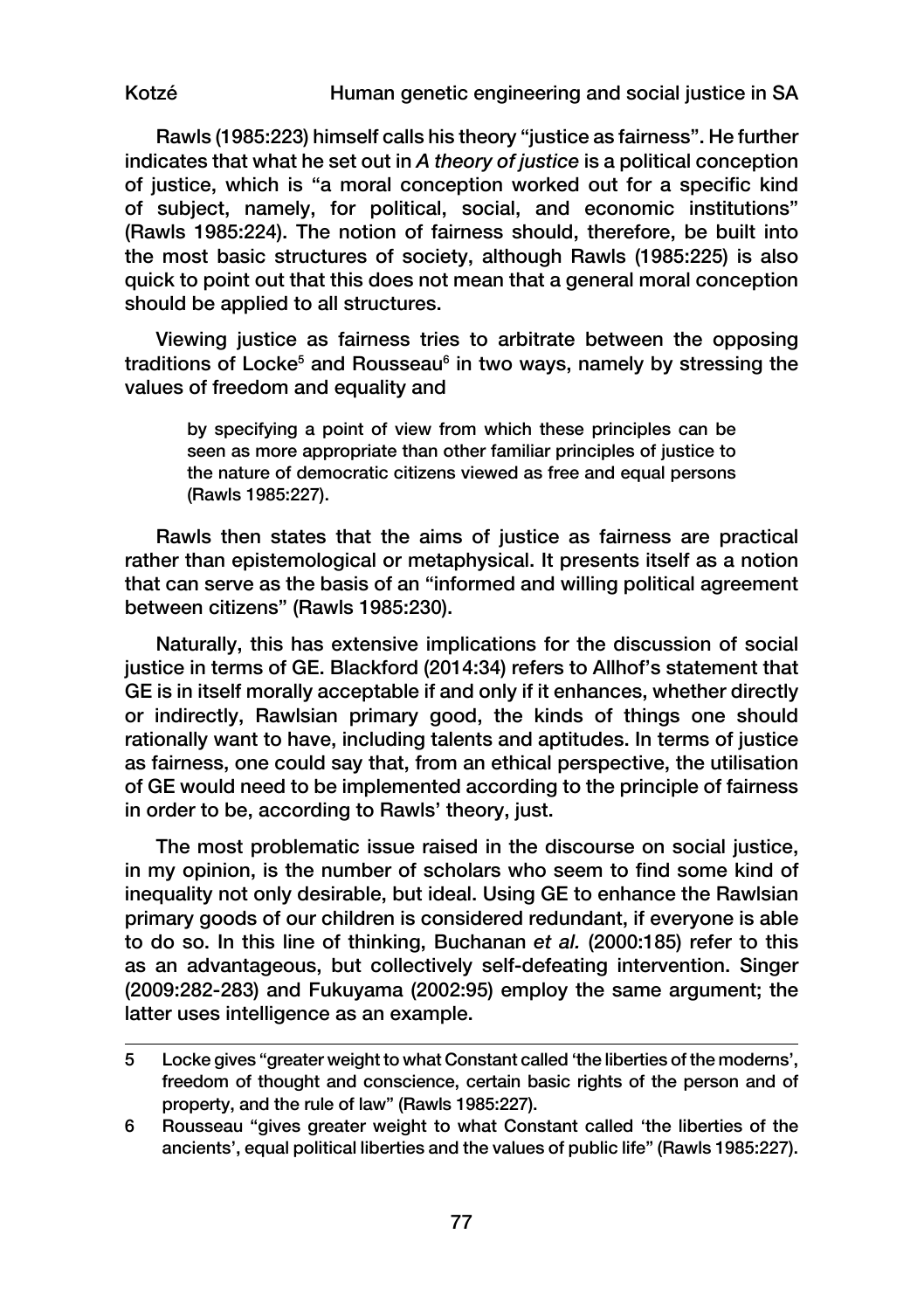If everyone has children that are more intelligent, there is no gain, except a possible rise in economic productivity. In other words, without inequality also on this level and the large gap between the rich and the poor, those who are able to afford and access biotechnology and those who remain on the margins, these scholars do not perceive the benefit of this technology at all. This notion contradicts Rawls' concepts of justice as fairness, however, as the desired inequality, for which these scholars argue, is at its very core about unfairness and *injustice*.

This, however, does not yet answer the question as to how theology can contribute in a unique and valuable manner to the ethical discussion and, in particular, to the notion of inequality and social justice this raises. In the following section, I shall discuss German theologian Moltmann's viewpoint on humanity dignity as one possible theological contribution.

## 4. A THEOLOGICAL RESPONSE TO GENETIC ENGINEERING AND SOCIAL JUSTICE: MOLTMANN AND HUMAN DIGNITY

De Villiers (1993:101) indicates that, for over one and a half centuries, mainstream churches and Christian theology were completely opposed to the notion of fundamental human rights. He further states, however, that fundamental human rights are theologically justified, "particularly health care as a human right", given that a wide spectrum of Christian beliefs, such as, for example, *imago Dei*, played a role in the historical development of human rights. These beliefs also suggest that Christians should propagate the recognition of human rights.

That health is one of the basic needs of human beings as image bearers of God and that fellow human beings have the obligation to provide adequate health care to those who fall ill, is something about which the Bible leaves us in no doubt (De Villiers 1993:103).

The conviction that all human beings have inherent value and dignity, simply on the basis that they are human, is in Christian theology grounded in the confession that human beings are created *imago Dei*, in the image of God. This also features very prominently in the work of Moltmann, quite extensively already in the first chapter of his publication *On human dignity*  (Moltmann 1984:11-17). Bauckham (1995:115) points out that Moltmann grounds the human dignity of all of humanity in their creation by God. This precedes all forms of society and government, leaving no doubt as to the common humanity of all people and the God-given dignity of every person. It also makes the fulfilment of this dignity a task to which every human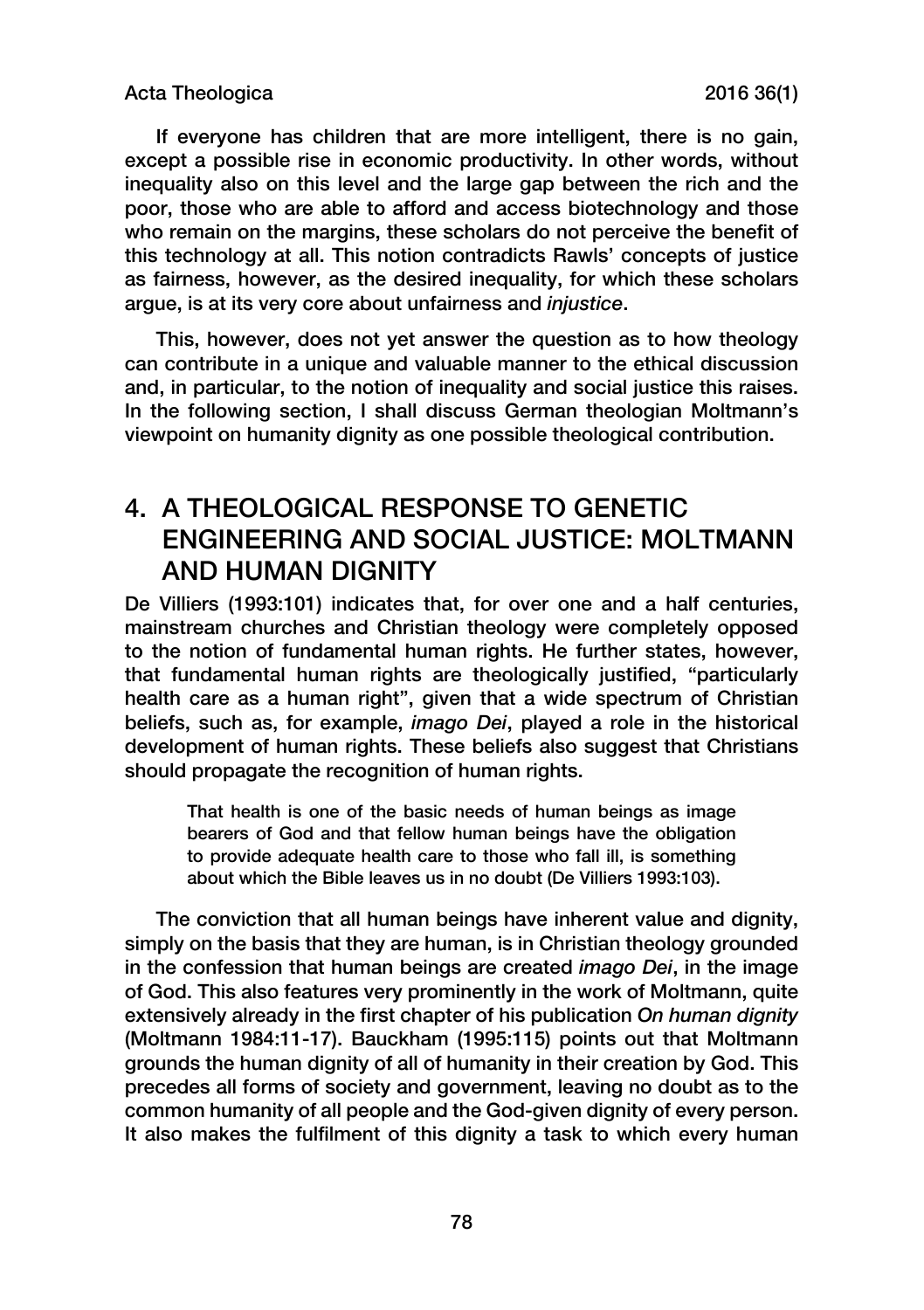Kotzé Human genetic engineering and social justice in SA

being is called. Although not the focus of this contribution, all human beings being made in the image of God also implies equality, a notion that can also be tied closely to Rawls' concept of fairness. If all people are equal, it follows that they should be treated as such.

Moltmann (1999:120; 2011:611) further clarifies that human dignity is not the elevation of human beings above other living things, and he continually emphasises that it cannot be upheld at the expense of nature (Bauckham 1995:17). He explains it as follows:

The fact that all human beings are made in the image of God is the foundation of human dignity. Human beings are intended to live in this relation to God. That gives their existence its inalienable, transcendent depth dimension. In their relationship to the transcendent God, human beings become persons whose dignity must not be infringed (Moltmann 1999:122).

Moltmann (1984:169) further describes human beings as made in the image of God as pertaining to all of the human being's "Lebensbezügen". in other words,

the economic, social, political and personal dimensions are all meant to reflect the confession that we are created in God's image (Kotzé 2015:210).

Human beings are intended to live in this relation to God, and it is this factor that gives human existence its "inalienable, transcendent depth dimension" (Moltmann 1999:122). It is in their relationship to the triune God that human beings become beings whose dignity must not be violated.

Human dignity, Moltmann (2012:87) states, is already defined in the Old Testament:

The Abrahamic religions – Judaism, Christianity and Islam – are responsible for the religious background of Western civilizations, and they have always seen this dignity as belonging to the human being as the image of God.

This dignity was regarded as something that exists in the human soul, not in the body, for a long time. As a result of this view, the body came to be viewed as something that does not form part of the likeness to God and that the soul could simply make use of. Later still, the image to God came to be viewed as "the conscious subjectivity of will and perception" (Moltmann 2012:87). Moltmann (2012:87) indicates, however, that the whole of the human being is the image of God, his/her body included. For the discussion of human dignity as relating to the examination of social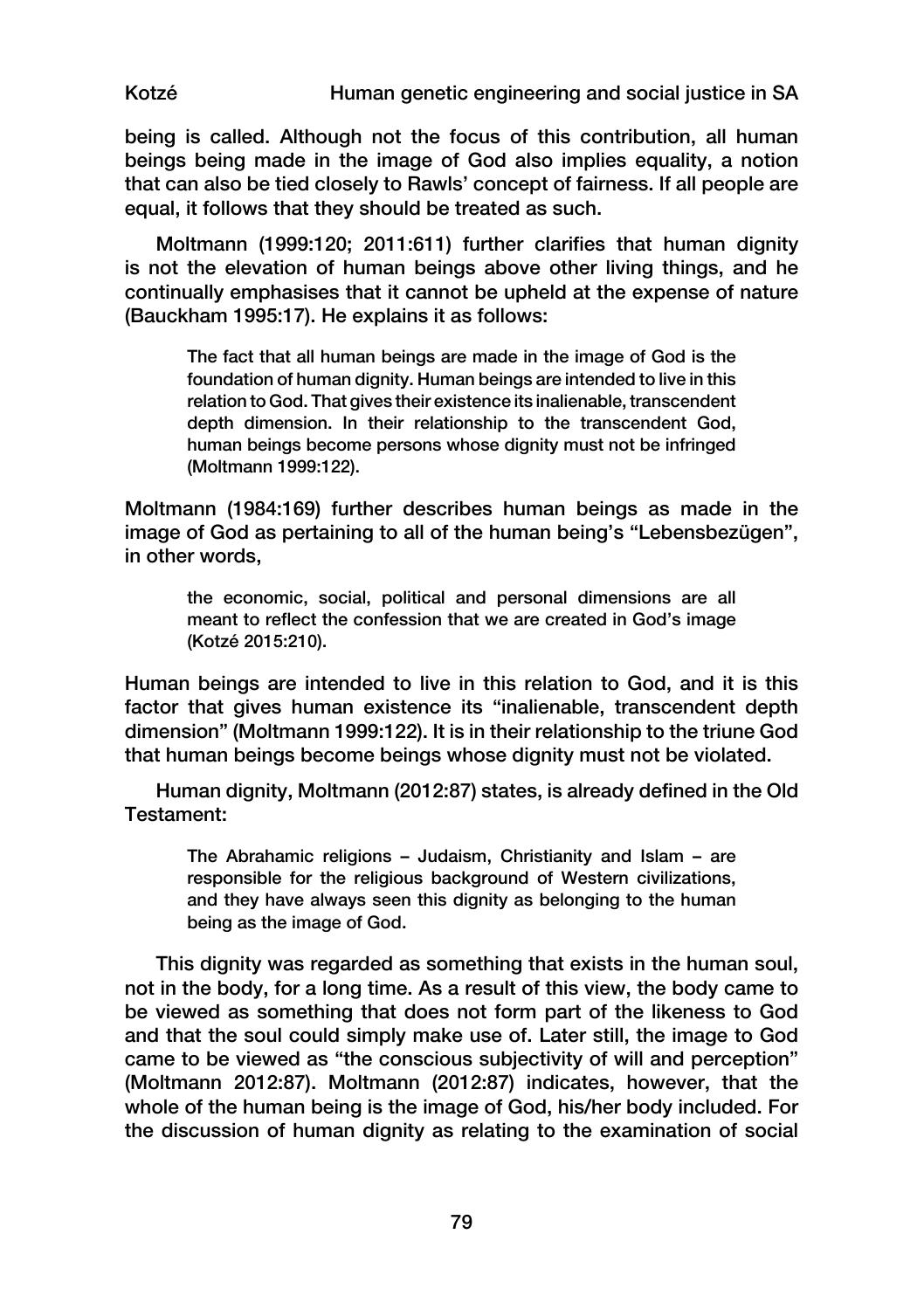justice and inequality in the larger Christian bioethical debate on GE, the repercussions for this assertion are that human dignity and human rights also refer to bodily dignity.

Moltmann (1993:49) also indicates that the crucified Christ has always been the Christ of the poor:

They find in him the brother who put off his divine form and took on the form of a slave (Phil. 2), to be with them and to love them. They [see] in him a God who does not torture them, as their masters do, but becomes their brother and companion. Where their own lives have been deprived of freedom, dignity and humanity, they find in fellowship with him respect, recognition, human dignity and hope.

Christian theology, therefore, cannot but take seriously the plight of the poor and the suffering. Within the context of the right to health and health care, Christ's "preferential option for the poor", as confessed in the *Confession of Belhar,* adds another very important notion to the discussion, one that will also be of note for exploring GE in terms of human rights and human dignity. In the context of GE, the preferential option for the poor should also be respected in health care and the utilisation of biotechnology. This means that one cannot argue, like Buchanan *et al.* (2000), Singer (2009) and Fukuyama (2002), and advocate in favour of inequality and social injustice, purely on the basis that, in order to have some primary goods, it infers that others must do without. This is also directly opposed to the theory of justice, as developed by Rawls, where the benefits of his model are clearly stated to be for the least well-off in society: the poor, the suffering, and the marginalised.

Although another ethical question would, of course, be whether these enhancements of human qualities are desirable and something that should be supported and aspired to, addressing these questions is beyond the scope of this paper. Suffice it to say that one should also take note of the issue of social justice in discussing the genetic enhancement of human beings.

The right to lead a life of dignity is also an inherent part of human dignity. Therefore, the bigger issue of economic injustice should also be addressed as a closely related aspect to the wider view of social justice in terms of health care. For this reason, I raise the larger issue of socioeconomic justice and not simply the issues with which the conversation on social justice directly confronts GE, such as the inequality that would exist in access and affordability. Given the large discrepancies that exist in the health-care sector at present, these concerns can very easily be argued away as subsisting with or without biotechnology. In this regard,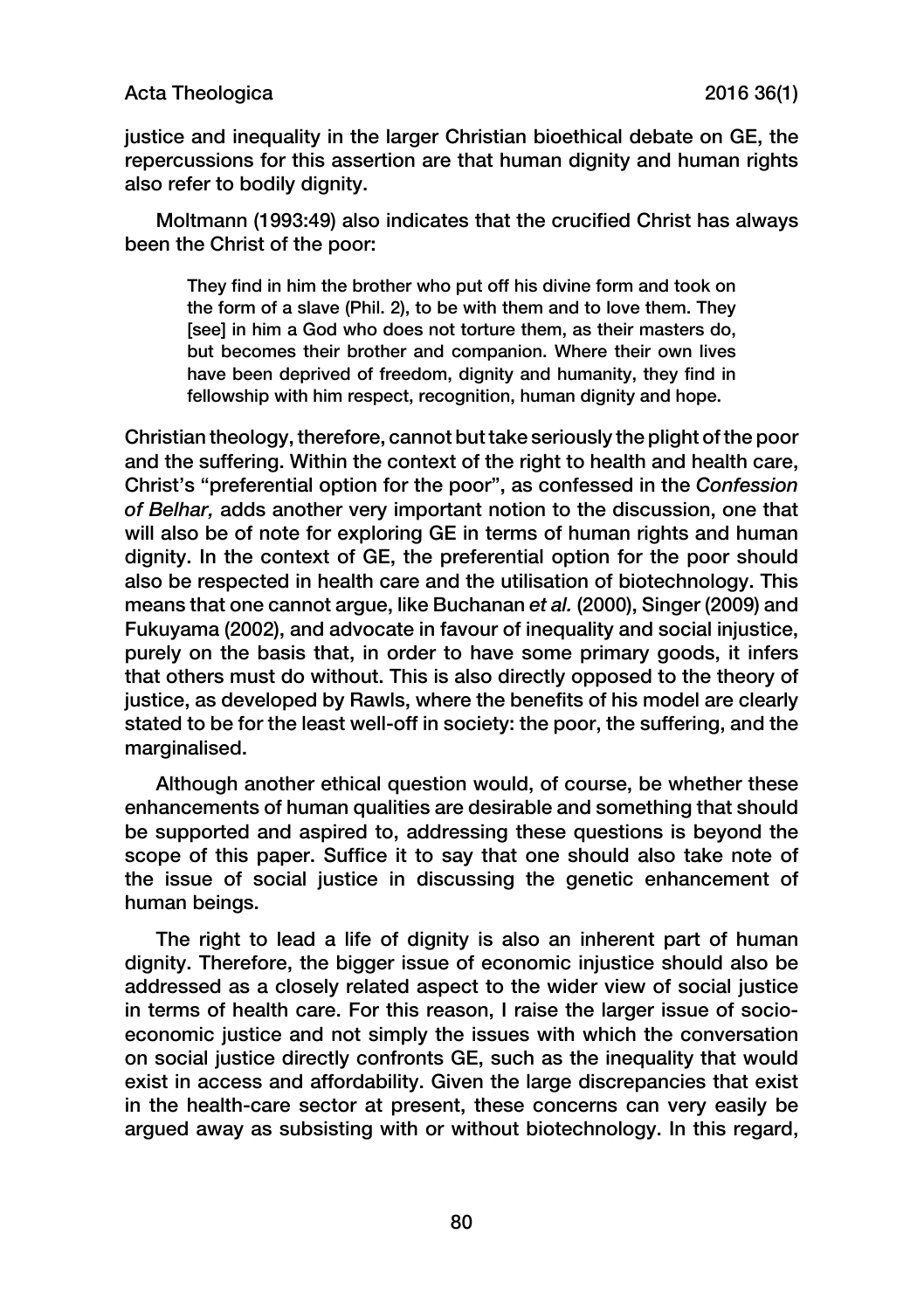as indicated earlier, one can simply state that the social injustices to which they refer are present in any case and that it does not, in a unique way, contribute to the Christian bioethical discussion on GE. Arguing in this way, without taking the broader socio-economic context into account, could lead one to make the case that, because the inequalities and these forms of biotechnologies could exacerbate what already exists, it does not add something original to the bioethical discourse. Consequently, this should be regarded as less important than other ethical issues that emerge in the utilisation of biotechnology.

### 5. CONCLUSION

In Moltmann's theology,

God is a God of promises, promises that open up a future into which the people may enter in obedience ... Something which yet is not and thus opens the future (Rasmussen 1995:62).

Rasmussen (1995:62) also states that "the promises of God have their ground not in history itself, but in God and in God's faithfulness". This means that the future that is promised cannot be deduced from the present reality; God's promise is something that is not yet; therefore, it stands in contradiction with the present. It is not a rigid scheme; there is room for surprises, promises that transcend historical fulfilment and point to fulfilment in the future, creating a history of promise. In Moltmann's words: "Discipleship, which concerns life here and now, exists in the horizon of the coming kingdom. It criticizes what is in terms of what is promised" (Rasmussen 1995:64).

In light of this perspective, this contribution explores the present South African reality as part of the life that exists here and now, standing in contradiction to the eagerly awaited promised future. Taking its cue from Moltmann's view on Christian discipleship, this article serves to criticise the present reality, with its inequalities, especially in this context, relating to health and health-care services as part of the greater debate surrounding GE.

The ethos of learning to live with brokenness, imperfection and vulnerability that Moltmann propagates, also be referring to the suffering of and vulnerability of God, is of immense value to the discourse of GE (Kotzé 2015:213).

Moltmann particularly referred to the reality that God is perceived most clearly in God's broken and vulnerable humanity. In understanding the whole of creation through the event of the cross, this notion also becomes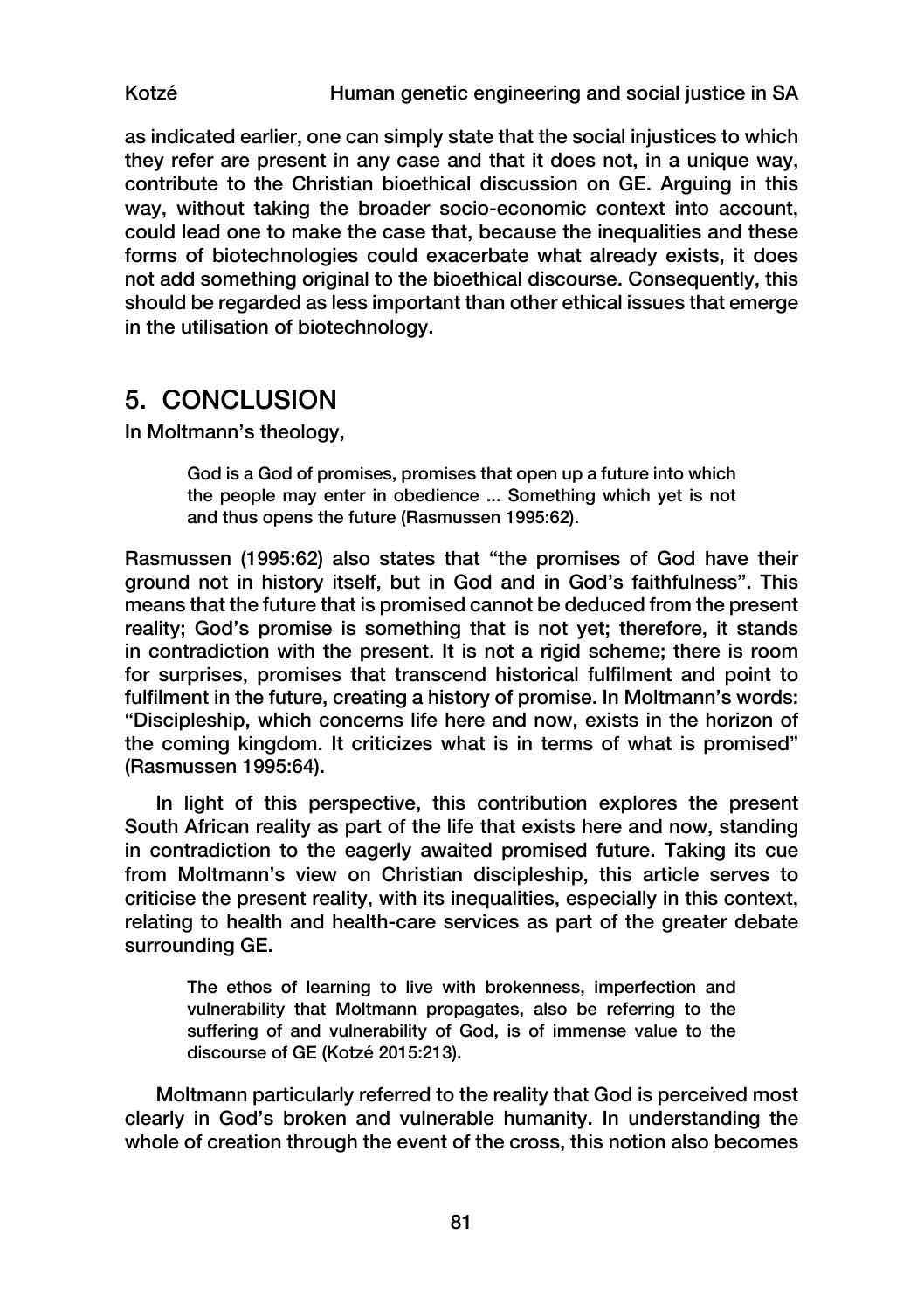especially applicable. Moltmann's trinitarian doctrine of creation helps the Christian bioethical discussion on GE in explicitly campaigning for the utilisation of available biotechnologies to heal and cure, thereby enhancing human dignity, justice and fairness as part of the bioethical discourse. Furthermore, Moltmann's theology also helps Christian bioethical dialogue by resisting a culture or ethos that cannot live with vulnerability. Moltmann examines creation and human beings through the lens of God who suffers in and through Jesus Christ. Although I derive a theological mandate in favour of GE from his theology (Moltmann 2012:79, 80, 110, 127), I by no means infer from him a flight from vulnerability, brokenness and suffering that aims to become "transhuman". I do not gather from his position an idealisation and even idolisation of medical technology. His theological perspectives do indeed encourage one to support medical, scientific and technological progress. It not only supports the quest for health and health care, but also acknowledges the limitations in the best that one can achieve as human beings.

The focus on human dignity in Moltmann's theology and the notion of justice as fairness put forward by Rawls can help one address bioethical challenges in the context of inequality, specifically in a country such as South Africa. Furthermore, it can help us build a life of dignity for the socially excluded ones in society and, therefore, work for socio-economic conditions that speak of justice, fairness and dignity and that make this technology accessible to all.

### BIBLIOGRAPHY

Bauckham, R.

1995. *The theology of Jürgen Moltmann*. London: T. & T. Clark.

BLACKFORD, R.

2014. *Humanity enhanced: Genetic choice and the challenge for liberal demo‑ cracies*. Cambridge, MA: The MIT Press.

Buchanan, A., Brock, D.W., Daniels, N. & Wikler, D.

2000. *From chance to choice: Genetics and justice,* Cambridge: Cambridge University Press. http://dx.doi.org/10.1017/CBO9780511806940

Callahan, D.

1987. Science: Limits and prohibitions. In: S.E. Lammers & A.D. Verhey (eds), *On moral medicine: Theological perspectives in medical ethics* (Grand Rapids, MI: W.B. Eerdmans), pp. .

DANIFLS, N.

2001. Is there a right to health care and, if so, what does it encompass? In: H.Kuhse & P. Singer (eds), *A companion to bioethics* (Oxford: Blackwell), pp. 46-52.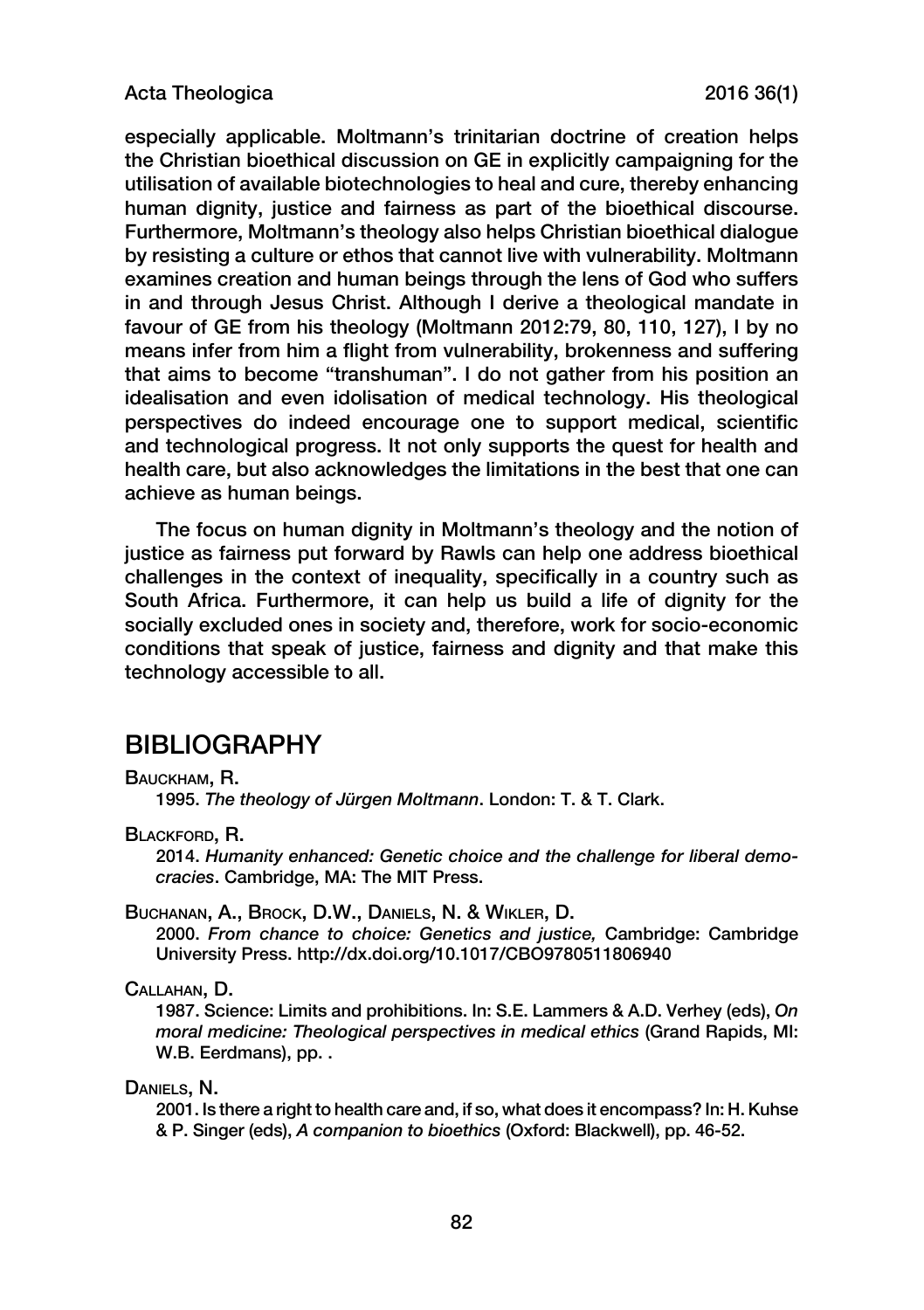#### Dean-Drummond, C.

1997. *Theology and biotechnology: Implications for a new science.* London: Geoffrey Chapman.

#### De Villiers, E.

1993. Appropriate health care as human right: A theological perspective. In: A.A. van Niekerk (ed.), *Health care as human right* (Stellenbosch: University of Stellenbosch), pp. 100-115.

#### Fukuyama, F.

2002. *Our posthuman future: Consequences of the biotechnology revolution*. New York: Farrar, Straus & Giroux.

#### Gavaghan, C.

2007. *Defending the genetic supermarket: The law and ethics of selecting the next generation.* Abingdon: Routledge-Cavendish.

#### Kotzé, M.

2015. Liberal democracy and the genetic supermarket: Autonomy and freedom in Jürgen Moltmann's political theology and biotechnology. *Stellenbosch Theology Journal* 1(1):201-215.

#### MOLTMANN, J.

1984. *On human dignity.* Philadelphia, PA: Fortress Press.

1993. *The crucified God.* Minneapolis, MN: Fortress Press.

1999. *God for a secular society: The public relevance of theology.* Minneapolis, MN: Fortress Press.

2011. On a culture of life in the dangers of this time. In: L. Hansen, N. Koopman & R. Vosloo (eds), *Living theology: Essays presented to Dirk J. Smit on his sixtieth birthday* (Wellington: Bybelmedia), pp. 607-613.

2012. *Ethics of hope*. Minneapolis, MN: Fortress Press.

#### Peters, T.

1998. *Genes, theology, and social ethics: Are we playing God?* Cleveland, OH: The Pilgrim Press.

#### Rasmussen, A.

1995. *The church as polis: From political theology to theological politics as exem‑ plified by Jürgen Moltmann and Stanley Hauerwas*. Notre Dame, IN: University of Notre Dame Press.

#### Rawls, J.

1985. Justice as fairness: Political not metaphysical. *Philosophy and Public Affairs* 14(3):223-251.

#### Ryan, M.

2012. Justice and genetics: Whose holy grail? In: M.T. Lysaught, J.J. Kotva Jr, S.E. Lammers & A.D. Verhey (eds), *On moral medicine: Theological perspectives in medical ethics* (Grand Rapids, MI: W.B. Eerdmans), pp. .